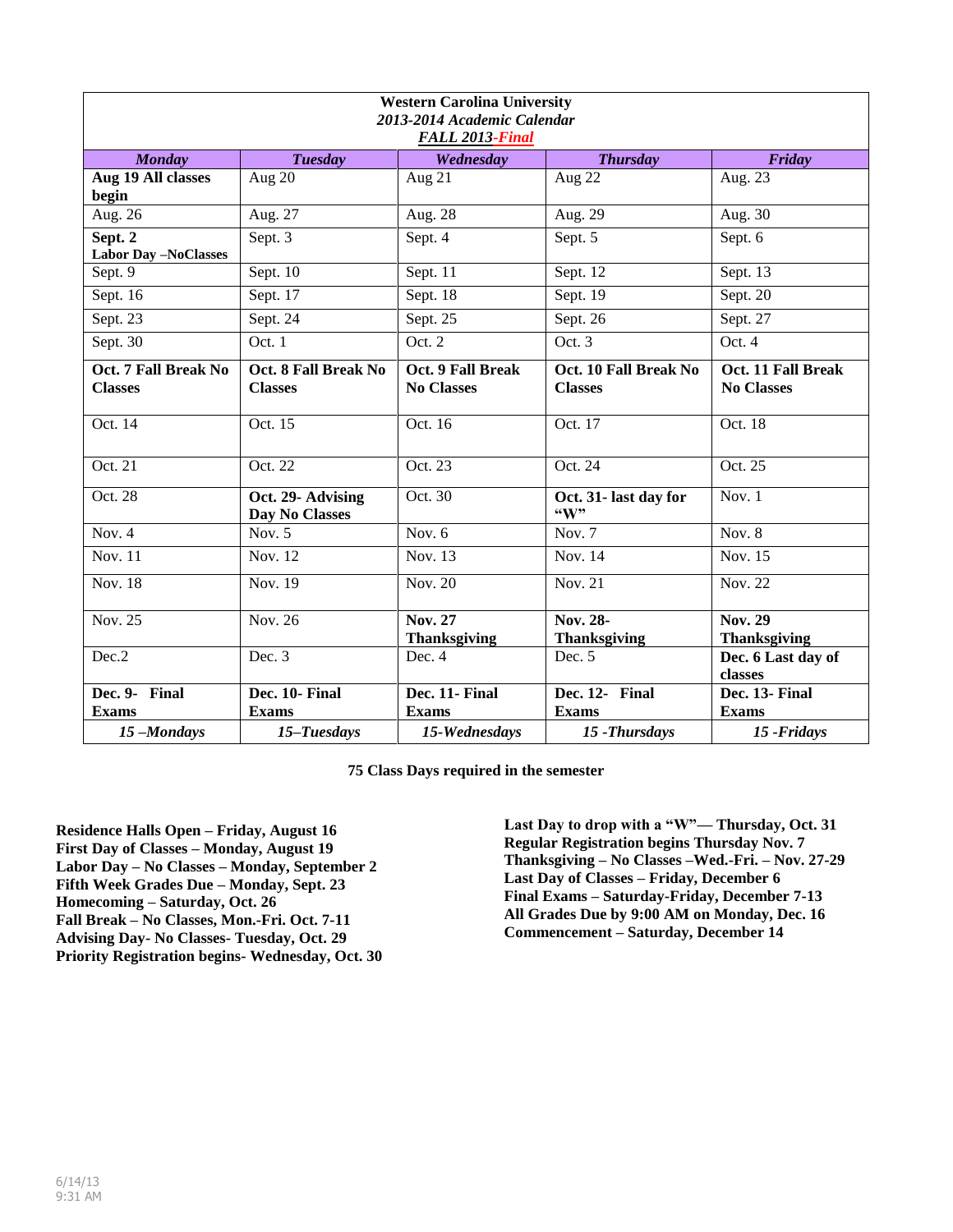| <b>Western Carolina University</b><br><b>Academic Calendar</b><br><b>SPRING 2014-Final</b> |                                            |                                            |                                             |                                              |
|--------------------------------------------------------------------------------------------|--------------------------------------------|--------------------------------------------|---------------------------------------------|----------------------------------------------|
| <b>Monday</b>                                                                              | <b>Tuesday</b>                             | Wednesday                                  | <b>Thursday</b>                             | Friday                                       |
|                                                                                            |                                            |                                            |                                             |                                              |
|                                                                                            |                                            |                                            | <b>Jan. 9 Orientation</b><br>& Registration | <b>Jan. 10 Orientation</b><br>& Registration |
| Jan. 13 All classes<br>begin                                                               | Jan. 14                                    | Jan.15                                     | Jan. 16                                     | Jan. 17                                      |
| Jan. 20-<br><b>MLK Holiday -</b><br><b>No Classes</b>                                      | Jan. 21                                    | Jan. 22                                    | Jan. 23                                     | Jan. 24                                      |
| Jan. 27                                                                                    | Jan. 28                                    | Jan. 29                                    | Jan. 30                                     | Jan. 31                                      |
| Feb. 3                                                                                     | Feb. 4                                     | Feb. 5                                     | Feb. 6                                      | Feb. 7                                       |
| Feb. 10                                                                                    | Feb.11                                     | Feb.12                                     | Feb. 13                                     | Feb. 14                                      |
| Feb. 17                                                                                    | Feb. 18                                    | Feb. 19                                    | Feb. 20                                     | Feb. 21                                      |
| Feb. 24                                                                                    | Feb. 25 Advising<br>Day No Classes         | Feb. 26                                    | Feb. 27                                     | Feb. 28                                      |
| Mar. 3                                                                                     | Mar. 4                                     | Mar. 5                                     | Mar. 6                                      | Mar. 7                                       |
| Mar. 10- Spring<br><b>Break No Classes</b>                                                 | Mar. 11- Spring<br><b>Break No Classes</b> | Mar. 12- Spring<br><b>Break No Classes</b> | Mar. 13- Spring<br><b>Break No Classes</b>  | Mar. 14- Spring<br><b>Break No Classes</b>   |
| Mar. 17                                                                                    | Mar. 18                                    | Mar. 19                                    | Mar. 20                                     | Mar. 21                                      |
| Mar. 24                                                                                    | Mar. 25                                    | Mar. 26- Last Day for<br>$\mathbf{W}$      | Mar. 27                                     | Mar. 28                                      |
| Mar. 31                                                                                    | Apr. 1                                     | Apr. 2                                     | Apr. 3                                      | Apr. 4                                       |
| Apr. 7                                                                                     | Apr. 8                                     | Apr. 9                                     | Apr. 10                                     | Apr. 11                                      |
| Apr. 14                                                                                    | Apr. 15                                    | Apr. 16 No Classes                         | Apr. 17 No Classes                          | Apr. 18- Good<br><b>Friday No Classes</b>    |
| Apr. 21                                                                                    | Apr.22                                     | Apr. 23                                    | Apr. 24                                     | Apr. $25$                                    |
| Apr. $28$                                                                                  | Apr. 29                                    | Apr. 30                                    | $\overline{May 1}$                          | May 2 Last day of<br>classes                 |
| <b>May 5- Final Exams</b>                                                                  | <b>May 6- Final Exams</b>                  | <b>May 7- Final Exams</b>                  | <b>May 8- Final Exams</b>                   | May 9- Final Exams                           |
| 15-Monday                                                                                  | 15-Tuesday                                 | 15-Wednesday                               | 15-Thursday                                 | 15-Friday                                    |

**Residence Halls Open – Friday, January 10 Orientation – Thursday-Friday, January 9-10 First Day of Classes – Monday, January 13 Martin Luther King Holiday - Monday, January 20 Fifth Week Grades Due – Monday, February 17 Advising Day—No Classes—Tuesday, Feb. 25 Priority Registration begins-Wednesday, Feb. 26 Regular Registration begins- Tuesday, March 4**

**Spring Break –Monday-Friday, Mar. 10-14 Last Day to drop with a "W" – Wednesday, March 26 No classes-Wednesday-Friday, April 16-18 Last Day of Classes – Friday, May 2 Final Exams – Saturday-Friday, May 5-9 Commencement (graduate) – Friday, May 9 Commencement (undergraduate) – Sat., May 10 All Grades Due by 10 AM on Monday, May 12**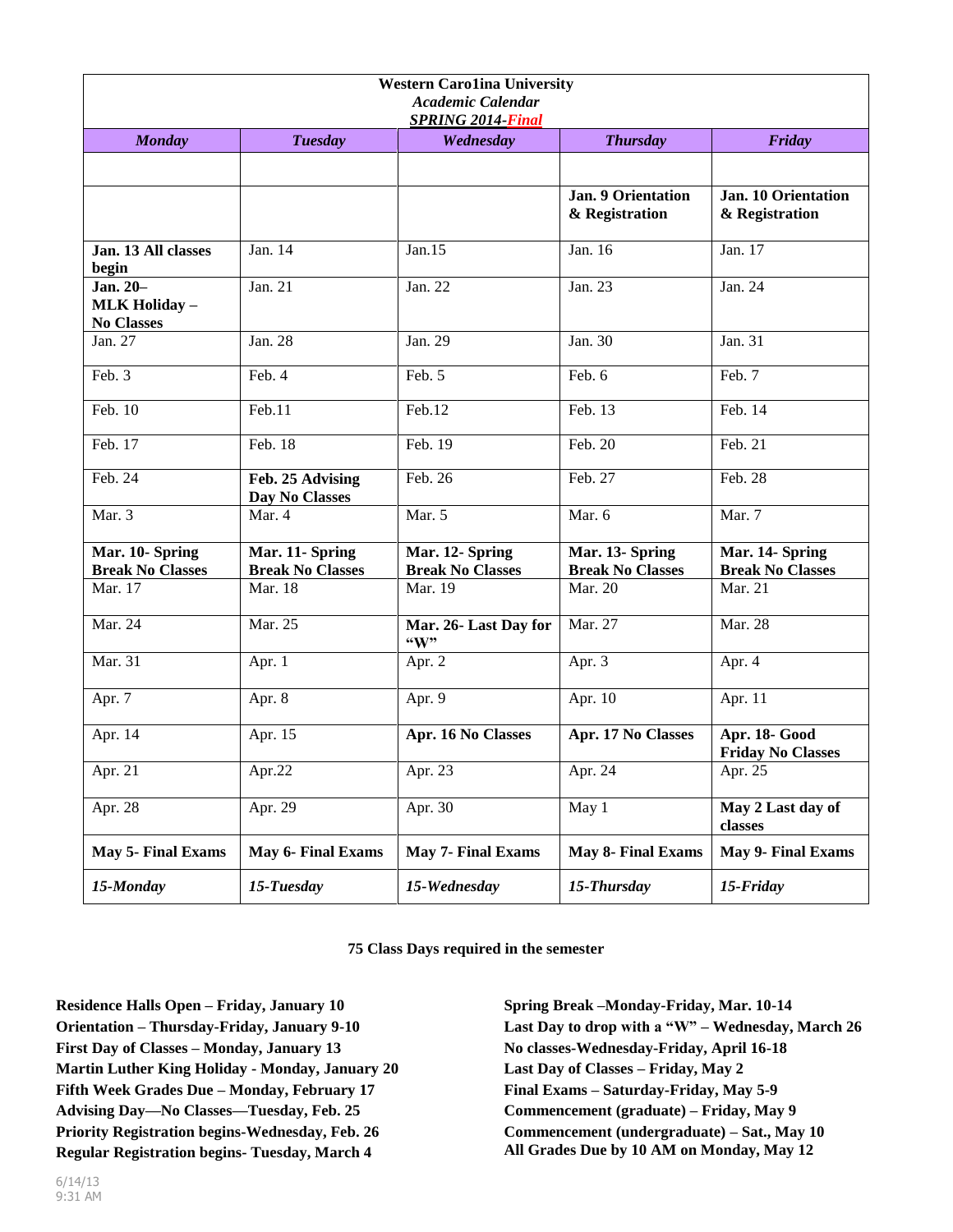## **Summer 2014 –Final**

Note: Pay close attention to start and end dates of various summer courses. Summer Session Term dates can be found on the Registrar's web page.

| May 12-27            | Monday-Tuesday          | Mini-mester Term                                |
|----------------------|-------------------------|-------------------------------------------------|
| May 12-July 4        | Monday-Friday           | Assisted registration for Asheville, Suite 355, |
|                      |                         | <b>Biltmore Park</b>                            |
| May 29-30            | Thursday-Friday         | Registration in Cullowhee                       |
| June $2$             | Monday                  | 9 Week and First 4.5 Week Term classes begin    |
| June 2-August 4      | Monday-Monday           | 9 Week Term                                     |
| June $2$ –July $2$   | Monday-Wednesday        | First 4.5 Week Term                             |
| July 4               | Friday                  | Independence Day Holiday                        |
| July 7               | Monday                  | Registration in Cullowhee                       |
| July 7               | Monday, 8am             | Second 4.5 Week Term classes begin              |
| July 7-August 4      | Monday-Monday           | Second 4.5 Week Term                            |
| <b>Various Dates</b> | Last day of each course | <b>Final Exams</b>                              |
|                      |                         |                                                 |
|                      |                         |                                                 |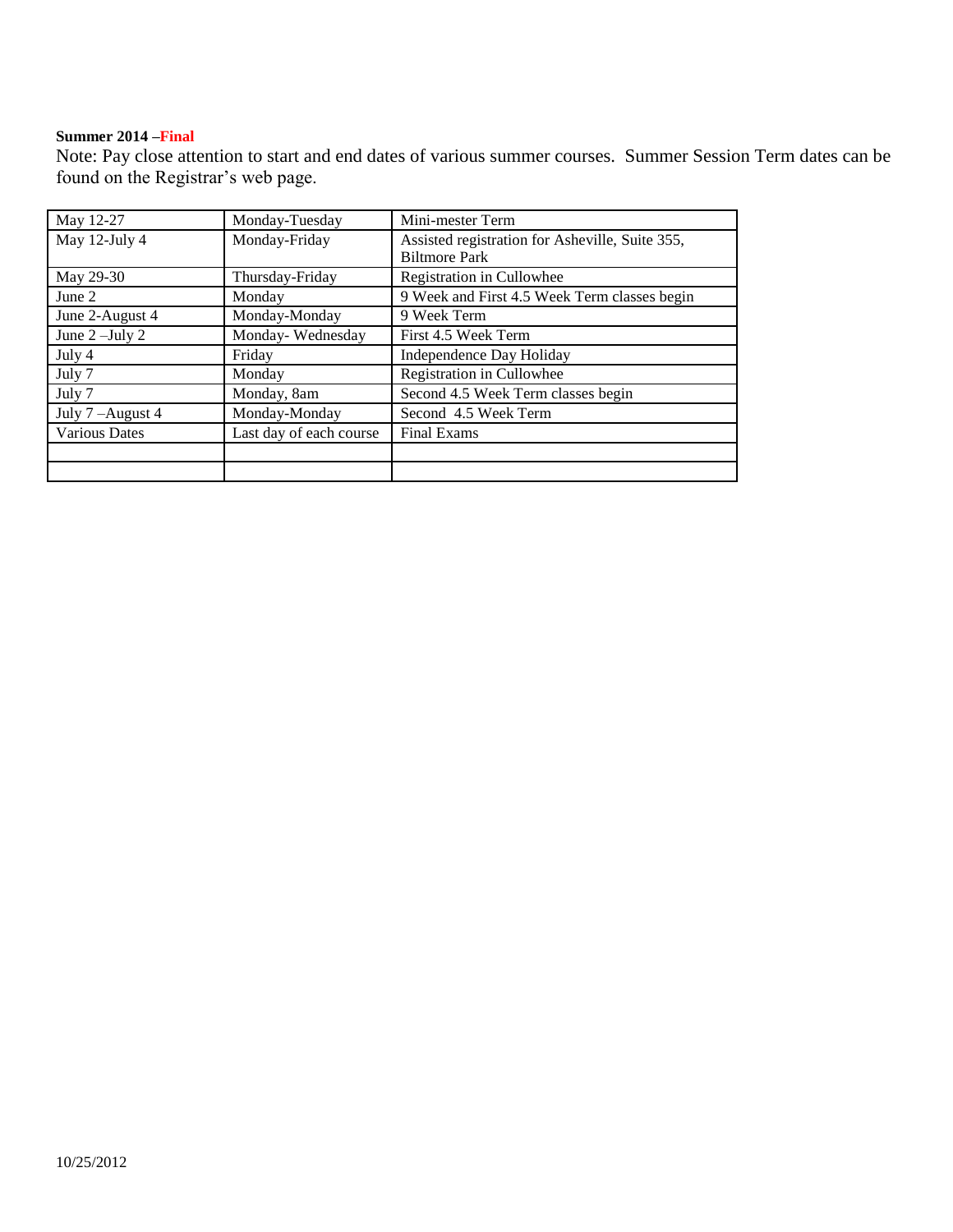| <b>Western Carolina University</b><br>2014-2015 Academic Calendar<br>FALL 2014- Proposed |                                         |                                         |                                          |                                         |
|------------------------------------------------------------------------------------------|-----------------------------------------|-----------------------------------------|------------------------------------------|-----------------------------------------|
| <b>Monday</b>                                                                            | <b>Tuesday</b>                          | Wednesday                               | <b>Thursday</b>                          | Friday                                  |
| Aug 18 All classes<br>begin                                                              | Aug 19                                  | Aug 20                                  | Aug 21                                   | Aug. 22                                 |
| Aug. 25                                                                                  | Aug. 26                                 | Aug. 27                                 | Aug. 28                                  | Aug. 29                                 |
| Sept. 1<br><b>Labor Day-NoClasses</b>                                                    | Sept. $\overline{2}$                    | Sept. 3                                 | Sept. 4                                  | Sept. 5                                 |
| Sept. 8                                                                                  | Sept. $9$                               | Sept. 10                                | Sept. 11                                 | Sept. 12                                |
| Sept. $1\overline{5}$                                                                    | Sept. 16                                | Sept. 17                                | Sept. 18                                 | Sept. $19$                              |
| Sept. 22                                                                                 | Sept. 23                                | Sept. 24                                | Sept. 25                                 | Sept. 26                                |
| Sept. 29                                                                                 | Sept. 30                                | Oct. 1                                  | Oct. 2                                   | Oct. 3                                  |
| Oct. 6                                                                                   | Oct. 7                                  | Oct. 8                                  | Oct. $9$                                 | Oct. 10                                 |
| Oct. 13 Fall Break<br><b>No Classes</b>                                                  | Oct. 14 Fall Break<br><b>No Classes</b> | Oct. 15 Fall Break<br><b>No Classes</b> | Oct. 16 Fall Break No<br><b>Classes</b>  | Oct. 17 Fall Break<br><b>No Classes</b> |
| Oct. 20                                                                                  | Oct. 21                                 | Oct. 22                                 | Oct. 23                                  | Oct. 24                                 |
| Oct. 27                                                                                  | Oct. 28- Advising<br>Day No Classes     | Oct. 29                                 | Oct. 30- last day for<br>$\mathbf{``W"}$ | Oct. 31                                 |
| Nov. $3$                                                                                 | Nov. $4$                                | Nov. $5$                                | Nov. $6$                                 | Nov. $7$                                |
| Nov. 10                                                                                  | Nov. 11                                 | <b>Nov. 12</b>                          | Nov. 13                                  | Nov. 14                                 |
| Nov. 17                                                                                  | Nov. 18                                 | Nov. 19                                 | Nov. 20                                  | Nov. 21                                 |
| Nov. 24                                                                                  | Nov. 25                                 | <b>Nov. 26</b><br><b>Thanksgiving</b>   | Nov. 27<br><b>Thanksgiving</b>           | <b>Nov. 28</b><br><b>Thanksgiving</b>   |
| Dec.1                                                                                    | Dec. 2                                  | Dec. 3                                  | Dec. 4                                   | Dec. 5 Last day of<br>classes           |
| Dec. 8<br><b>Final Exams</b>                                                             | Dec. 9<br><b>Final Exams</b>            | Dec. 10<br><b>Final Exams</b>           | Dec. 11<br><b>Final Exams</b>            | Dec. 12<br><b>Final Exams</b>           |
| 15-Mondays                                                                               | 15-Tuesdays                             | 15-Wednesdays                           | 15 - Thursdays                           | 15 - Fridays                            |

**Residence Halls Open – Friday, August 15 First Day of Classes – Monday, August 18 Labor Day – No Classes – Monday, September 1 Fifth Week Grades Due – Monday, Sept. 22 Homecoming – Saturday, Oct. 25 Fall Break – No Classes, Mon.-Fri. Oct. 13-17 Advising Day- No Classes- Tuesday, Oct. 28 Priority Registration begins- Wednesday, Oct. 29**  **Last Day to drop with a "W"— Thursday, Oct. 30 Regular Registration begins Thursday Nov. 6 Thanksgiving – No Classes –Wed.-Fri. – Nov. 26-28 Last Day of Classes – Friday, December 5 Final Exams – Saturday-Friday, December 8-12 All Grades Due by 9:00 am on Monday, Dec. 15 Commencement – Saturday, December 13**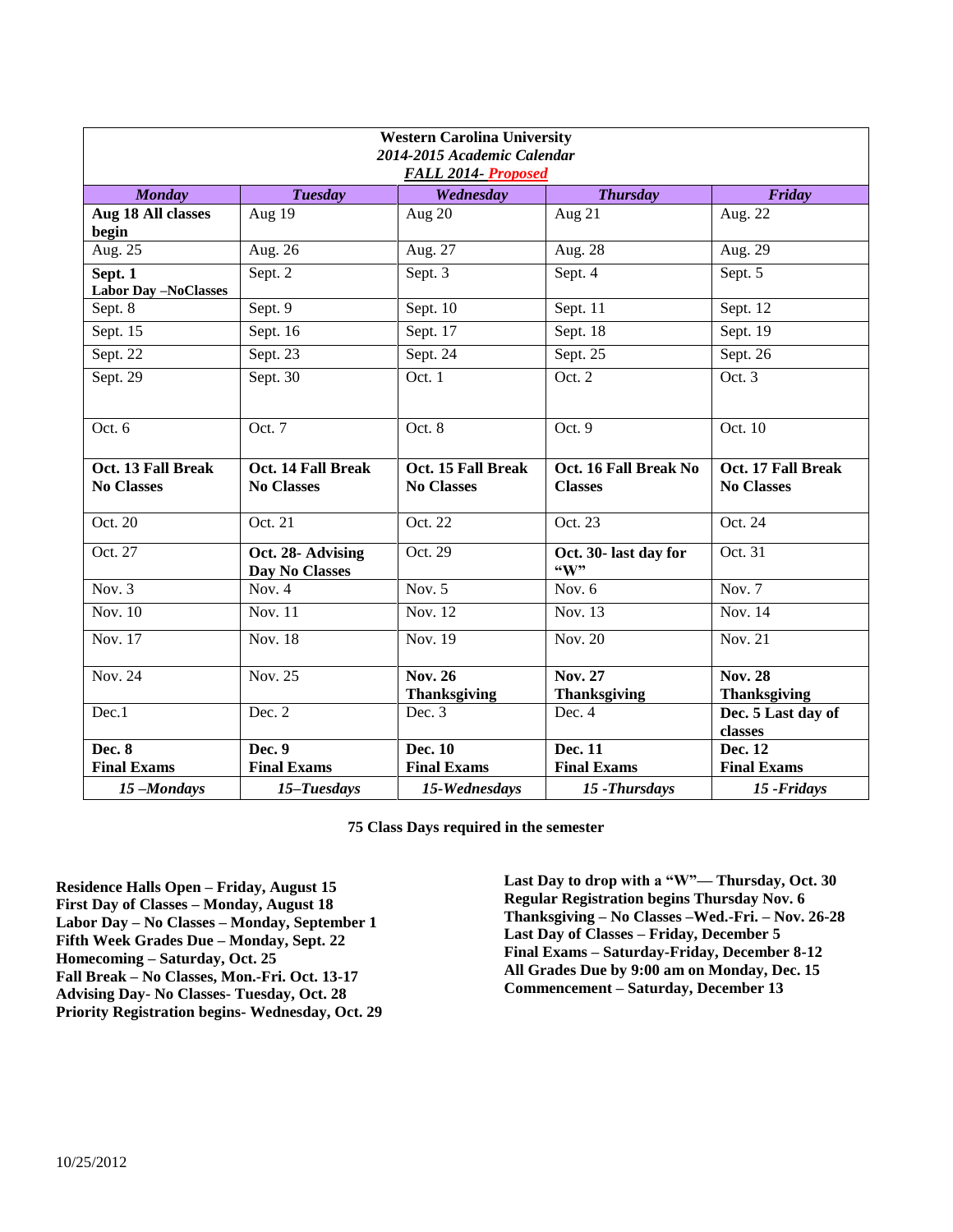| <b>Western Carolina University</b><br>Academic Calendar<br><b>SPRING 2015-Proposed</b> |                                            |                                            |                                             |                                             |
|----------------------------------------------------------------------------------------|--------------------------------------------|--------------------------------------------|---------------------------------------------|---------------------------------------------|
| <b>Monday</b>                                                                          | <b>Tuesday</b>                             | Wednesday                                  | <b>Thursday</b>                             | Friday                                      |
|                                                                                        |                                            |                                            |                                             |                                             |
|                                                                                        |                                            |                                            | <b>Jan. 8 Orientation</b><br>& Registration | Jan. 9 Orientation &<br><b>Registration</b> |
| Jan. 12 All classes<br>begin                                                           | Jan. 13                                    | Jan.14                                     | Jan. 15                                     | Jan. 16                                     |
| Jan. 19-<br><b>MLK Holiday -</b><br><b>No Classes</b>                                  | Jan. 20                                    | Jan. 21                                    | Jan. 22                                     | Jan. 23                                     |
| Jan. $26$                                                                              | Jan. 27                                    | Jan. 28                                    | Jan. 29                                     | Jan. $30$                                   |
| Feb. 2                                                                                 | Feb. 3                                     | Feb. 4                                     | Feb. 5                                      | Feb. 6                                      |
| Feb. 9                                                                                 | Feb.10                                     | Feb.11                                     | Feb. 12                                     | Feb. 13                                     |
| Feb. 16                                                                                | Feb. 17                                    | Feb. 18                                    | $\overline{\text{Feb}}$ . 19                | Feb. 20                                     |
| Feb. 23                                                                                | Feb. 24 Advising<br>Day No Classes         | Feb. 25                                    | Feb. 26                                     | Feb. 27                                     |
| Mar. 2                                                                                 | Mar. 3                                     | Mar. 4                                     | Mar. 5                                      | Mar. 6                                      |
| Mar. 9- Spring<br><b>Break No Classes</b>                                              | Mar. 10- Spring<br><b>Break No Classes</b> | Mar. 11- Spring<br><b>Break No Classes</b> | Mar. 12- Spring<br><b>Break No Classes</b>  | Mar. 13- Spring<br><b>Break No Classes</b>  |
| Mar. 16                                                                                | Mar. 17                                    | Mar. 18                                    | Mar. 19                                     | Mar. 20                                     |
| Mar. 23                                                                                | Mar. 24                                    | Mar. 25- Last Day for<br>$\mathbf{``W"}$   | Mar. 26                                     | Mar. 27                                     |
| Mar. 30                                                                                | Mar. 31                                    | Apr. 1 No Classes                          | Apr. 2 No Classes                           | Apr. 3 No Classes                           |
| Apr. 6                                                                                 | Apr. 7                                     | Apr. 8                                     | Apr. 9                                      | Apr. 10                                     |
| Apr. 13                                                                                | Apr. 14                                    | Apr. 15                                    | Apr. 16                                     | Apr. 17                                     |
| Apr. 20                                                                                | Apr.21                                     | Apr. 22                                    | Apr. 23                                     | Apr. 24                                     |
| Apr. 27                                                                                | Apr. $28$                                  | Apr. $29$                                  | Apr. 30                                     | May 1                                       |
| <b>May 4- Final Exams</b>                                                              | <b>May 5- Final Exams</b>                  | <b>May 6- Final Exams</b>                  | <b>May 7- Final Exams</b>                   | <b>May 8- Final Exams</b>                   |
| 15-Monday                                                                              | 15-Tuesday                                 | 15-Wednesday                               | 15-Thursday                                 | 15-Friday                                   |

**Residence Halls Open – Friday, January 9 Orientation – Thursday-Friday, January 8-9 First Day of Classes – Monday, January 12 Martin Luther King Holiday - Monday, January 19 Fifth Week Grades Due – Monday, February 16 Advising Day—No Classes—Tuesday, Feb. 24 Priority Registration begins-Wednesday, Feb. 25 Regular Registration begins- Tuesday, March 3** 

**Spring Break –Monday-Friday, Mar. 9-13 Last Day to drop with a "W" – Wednesday, March 25 No Classes-Wednesday-Friday, April 1-3 Last Day of Classes – Friday, May 1 Final Exams – Saturday-Friday, May 4-8 Commencement (graduate) – Friday, May 8 Commencement (undergraduate) – Sat., May 9 All Grades Due by 10 AM on Monday, May 11**